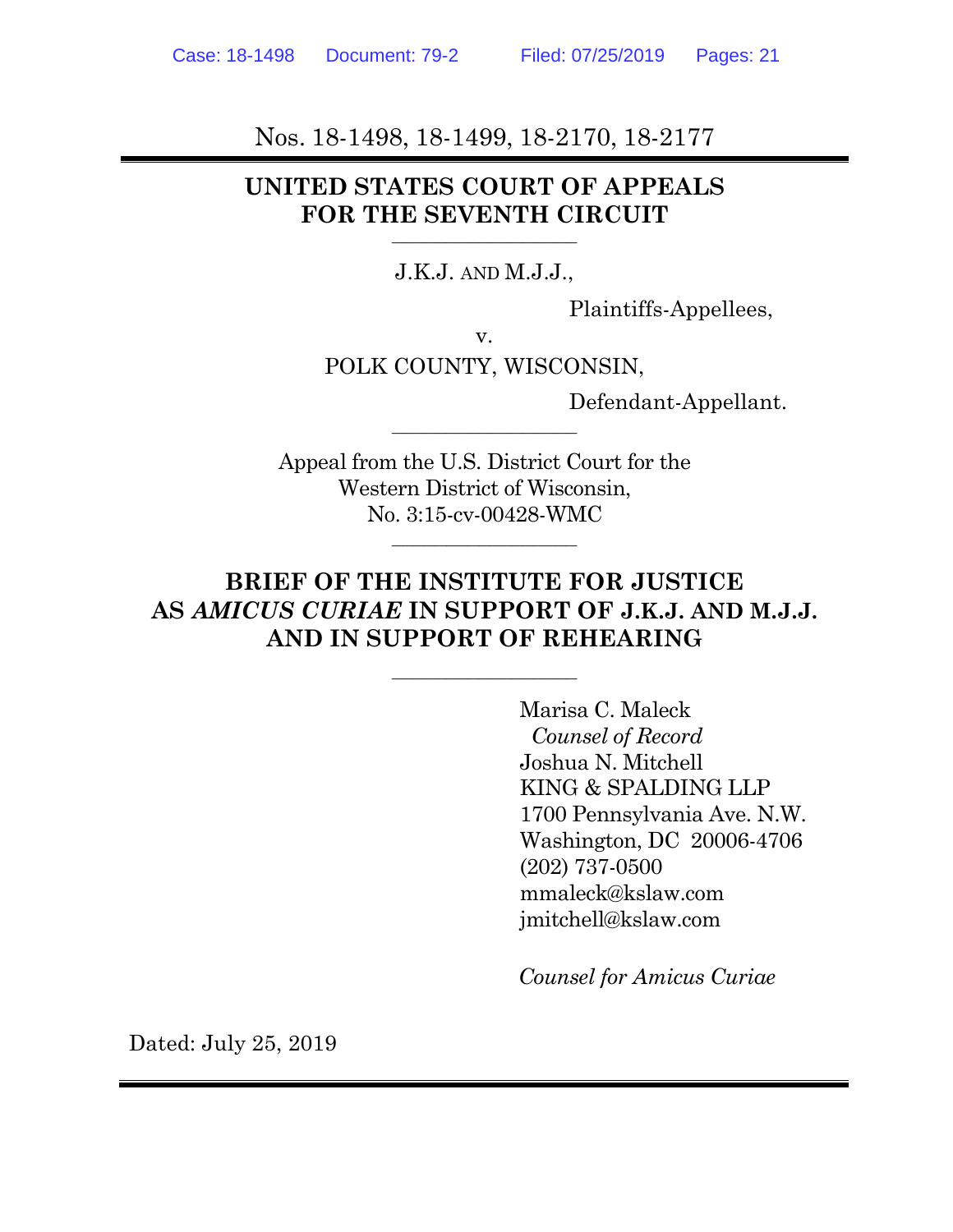# **\$33(\$5\$1&( CIRCUIT RULE 26.DISCLOSURE STATEMENT** Case: 18-1498 Document: 79-2 Filed: 07/25/2019 Pages: 21

Appellate Court No: <sup>18-1498, 18-1499, 18-2170</sup>, <sup>18-2177</sup>

Short Caption: J.K.J., et al. v. Polk County, et al.

 To enable the judges to determine whether recusal is necessary or appropriate, an attorney for a non-governmental party or amicus curiae, or a private attorney representing a government party, must furnish a disclosure statement providing the following information in compliance with Circuit Rule 26.1 and Fed. R. App. P. 26.1.

The Court prefers that the disclosure statement be filed immediately following docketing; but, the disclosure statement must be filed within 21 days of docketing or upon the filing of a motion, response, petition, or answer in this court, whichever occurs first. Attorneys are required to file an amended statement to reflect any material changes in the required information. The text of the statement must also be included in front of the table of contents of the party's main brief. **Counsel is required to complete the entire statement and to use N/A for any information that is not applicable if this form is used.**

#### **[ ] PLEASE CHECK HERE IF ANY INFORMATION ON THIS FORM IS NEW OR REVISED AND INDICATE WHICH INFORMATION IS NEW OR REVISED.**

(1) The full name of every party that the attorney represents in the case (if the party is a corporation, you must provide the corporate disclosure information required by Fed. R. App. P 26.1 by completing item #3):

Institute for Justice

(2) The names of all law firms whose partners or associates have appeared for the party in the case (including proceedings in the district court or before an administrative agency) or are expected to appear for the party in this court:

King & Spalding LLP: Marisa C. Maleck, Joshua N. Mitchell

(3) If the party or amicus is a corporation:

i) Identify all its parent corporations, if any; and

N/A

ii) list any publicly held company that owns 10% or more of the party's or amicus' stock:

N/A

|                 | Attorney's Signature: S/ Marisa C. Maleck                                                                                                      |                            | Date: 07/25/2019 |
|-----------------|------------------------------------------------------------------------------------------------------------------------------------------------|----------------------------|------------------|
|                 | Attorney's Printed Name: Marisa C. Maleck                                                                                                      |                            |                  |
|                 | Please indicate if you are <i>Counsel of Record</i> for the above listed parties pursuant to Circuit Rule 3(d). Yes $\frac{\times}{\times}$ No |                            |                  |
| Address:        | 1700 Pennsylvania Avenue NW, Suite 200                                                                                                         |                            |                  |
|                 | Washington, DC 20006                                                                                                                           |                            |                  |
|                 | Phone Number: (202) 626-9117                                                                                                                   | Fax Number: (202) 626-3737 |                  |
| E-Mail Address: | mmaleck@kslaw.com                                                                                                                              |                            |                  |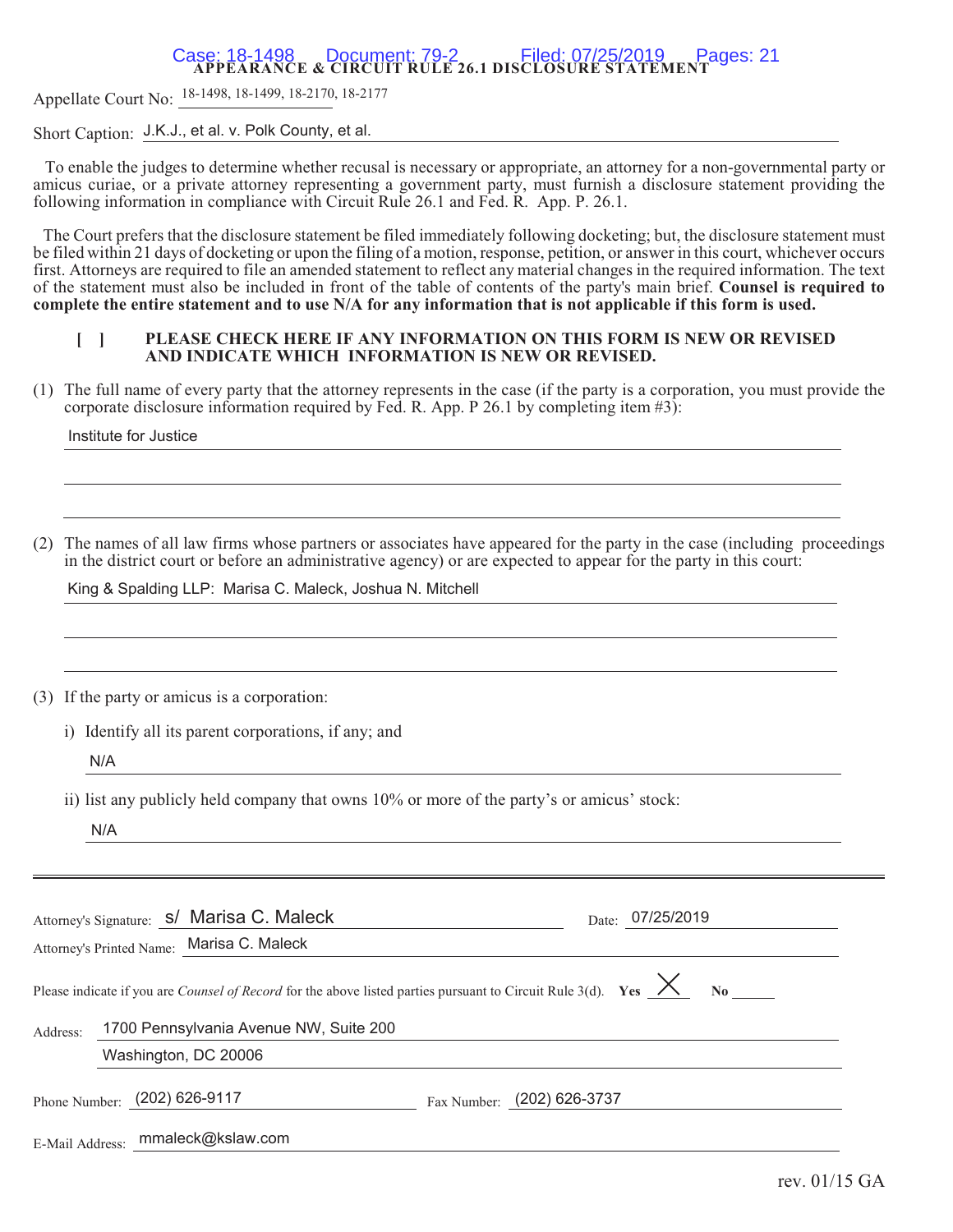## **TABLE OF CONTENTS**

| $I_{\cdot}$               | The Panel's Decision Improperly Elevates the Importance of<br>Unenforced Paper Policies and Conflicts with Binding<br>Precedent and This Court's Sister Circuit's Cases 4 |  |  |  |  |
|---------------------------|---------------------------------------------------------------------------------------------------------------------------------------------------------------------------|--|--|--|--|
| II.                       | The Panel Did Not Give Appropriate Deference To The Jury's                                                                                                                |  |  |  |  |
| III.                      |                                                                                                                                                                           |  |  |  |  |
|                           |                                                                                                                                                                           |  |  |  |  |
| CERTIFICATE OF COMPLIANCE |                                                                                                                                                                           |  |  |  |  |
|                           | $\alpha$ ppmini $\alpha$ i mp. $\alpha$ p. $\alpha$ ppini $\alpha$ p                                                                                                      |  |  |  |  |

CERTIFICATE OF SERVICE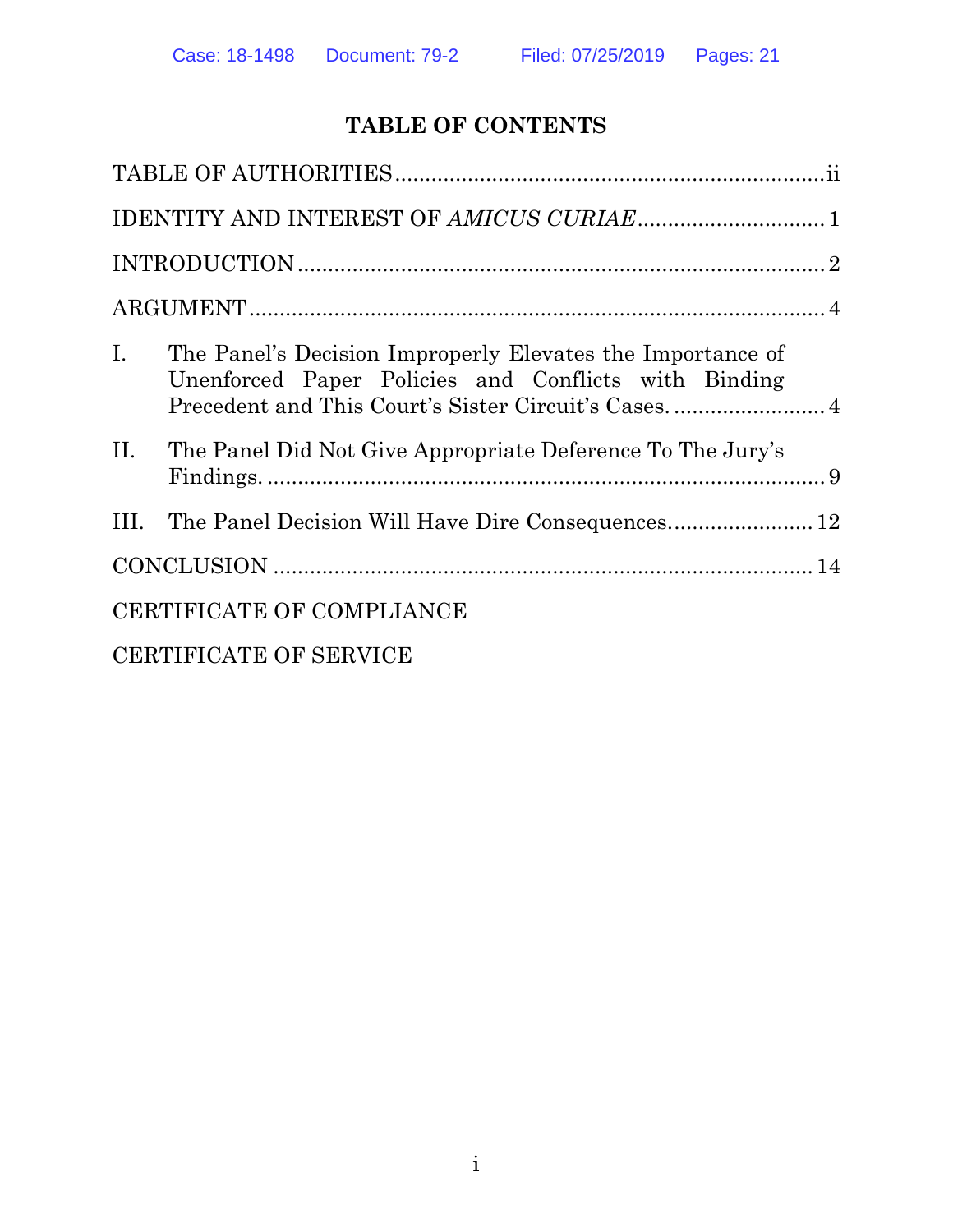## **TABLE OF AUTHORITIES**

## **CASES**

| Bd. of Cty. Comm'rs of Bryan Cty. v. Brown,               |
|-----------------------------------------------------------|
| City of Canton v. Harris,                                 |
| City of St. Louis v. Praprotnik,                          |
| Connick v. Thompson,                                      |
| Daskalea v. D.C.,                                         |
| Harris v. Walker,                                         |
| Jett v. Dallas Indep. Sch. Dist.,                         |
| Monell v. Dep't of Social Servs. of the City of New York, |
| Monroe v. Pape,                                           |
| Parker $v$ . D.C.,                                        |
| Pembauer v. City of Cincinnati,                           |
| Scheuer v. Rhodes,                                        |
| Simmons v. City of Phila.,                                |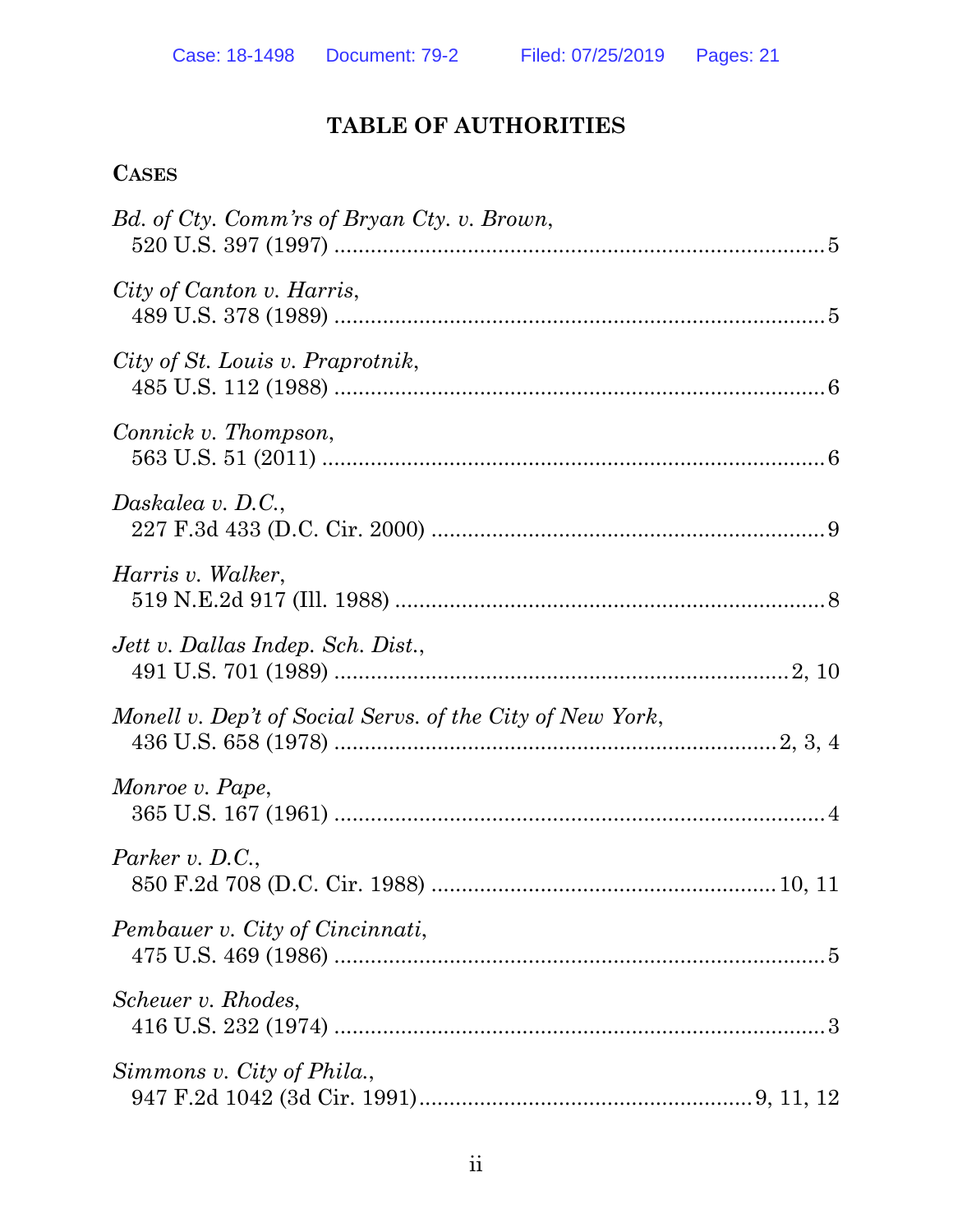| Ware v. Jackson Cty.,                                                       |
|-----------------------------------------------------------------------------|
| Woodward v. Corr. Med. Servs. of Ill., Inc.,                                |
| <b>RULES</b>                                                                |
|                                                                             |
| <b>OTHER AUTHORITIES</b>                                                    |
| George A. Bermann,<br>Integrating Governmental & Officer Tort Liability,    |
| Edwin M. Borchard,<br>Government Liability in Tort,                         |
| Richard H. Seamon,<br>The Sovereign Immunity of States in Their Own Courts, |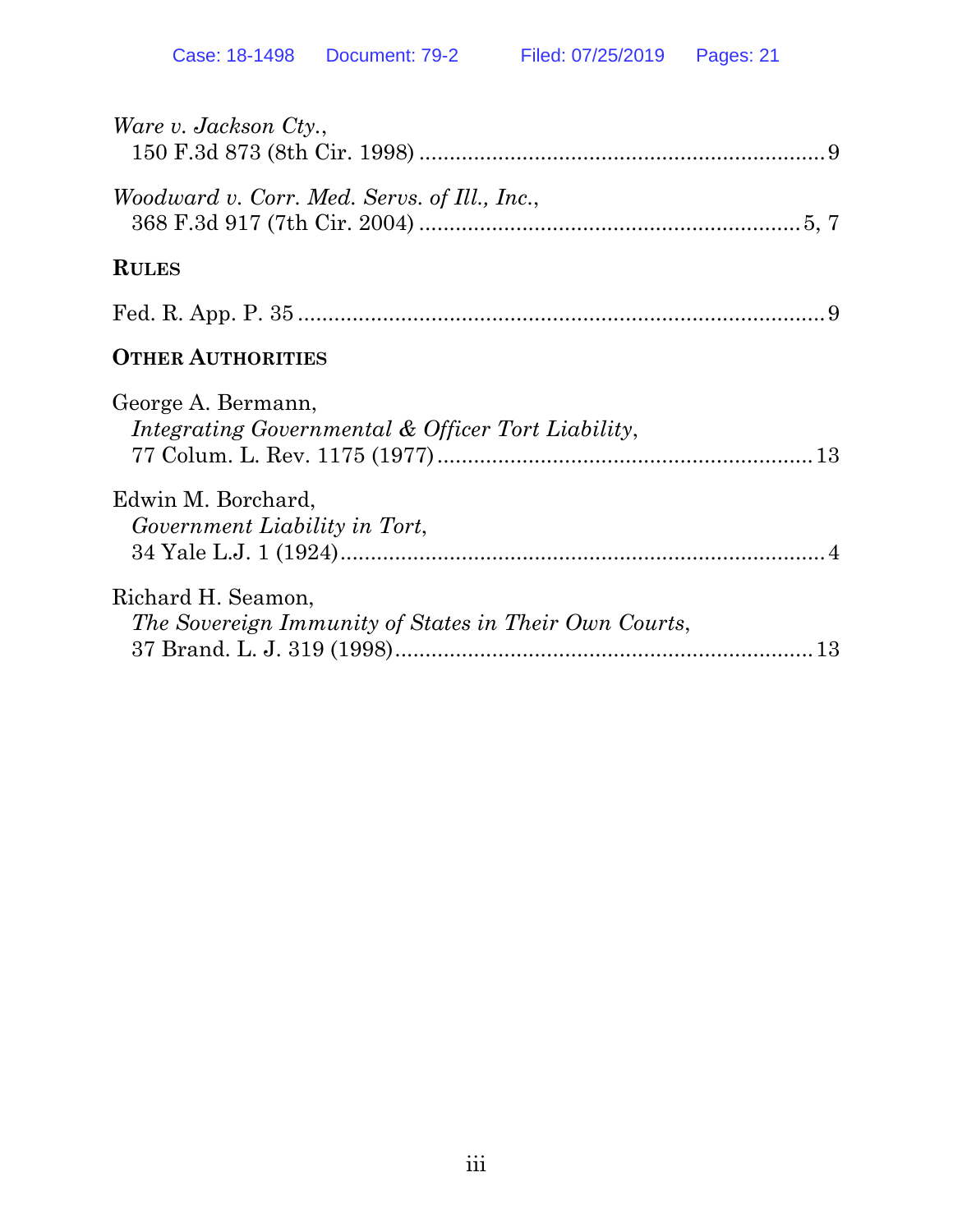#### **IDENTITY AND INTEREST OF** *AMICUS CURIAE*

The Institute for Justice is a nonprofit public-interest law firm committed to securing protections for individual liberty and restoring appropriate constitutional limits on government power. Through strategic litigation and outreach, the Institute works to promote the principles of limited government. The panel's decision in this case expands municipal immunity and thus erodes the public's ability to hold local government accountable.

No party or party's counsel authored this brief in whole or in part; no party or party's counsel contributed money to fund the preparation or submission of this brief; and no person except *amicus curiae*, its members, or its counsel contributed money intended to fund the preparation or submission of this brief.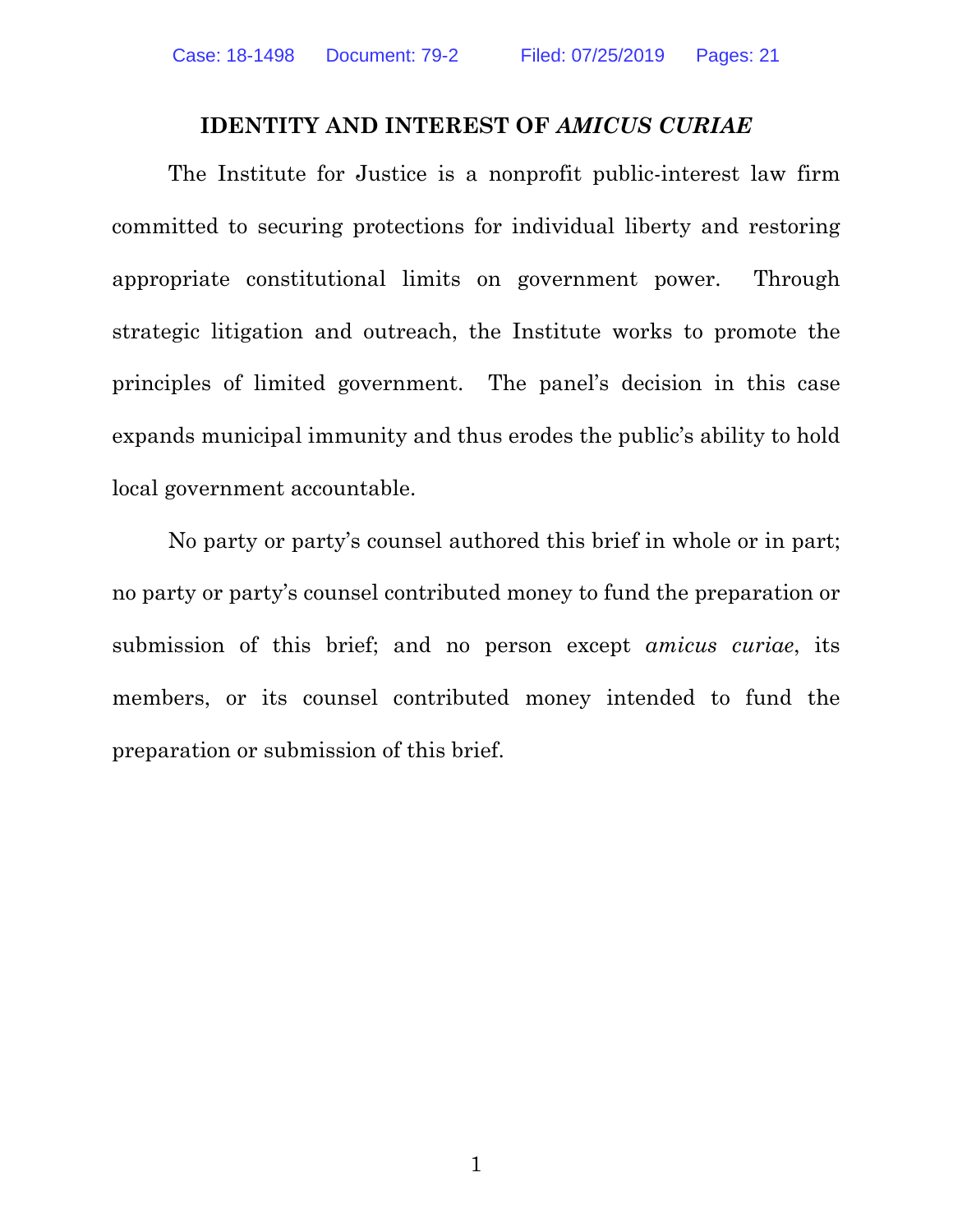#### **INTRODUCTION**

The *en banc* Court should grant the petition, vacate the panel majority's decision, and affirm the district court's judgment. The panel majority's decision dealt a devasting one-two punch to the notion that a municipality will ever be held liable for violating constitutional rights. Although the Supreme Court has held that "municipal bodies sued under § 1983" are not "entitled to an absolute immunity," *Monell v. Department of Social Services of the City of New York*, 436 U.S. 658, 701 (1978), the panel majority improperly expanded municipal immunity to the point that it is impossible to imagine how a municipality will ever be held liable for violating constitutional rights. Worse, the panel majority did so only by ignoring and minimizing the jury's findings in direct contravention of binding precedent holding that a jury must determine whether the municipality's decisions cause the deprivation of rights at issue. *E.g.*, *Jett v. Dallas Indep. Sch. Dist.*, 491 U.S. 701, 737 (1989).

In *Monell*, the Supreme Court recognized that a municipality may be held liable for constitutional violations when its policies cause or permit a violation of constitutional rights. Consistent with that decision, the plaintiffs in this § 1983 action—former Polk County Jail inmates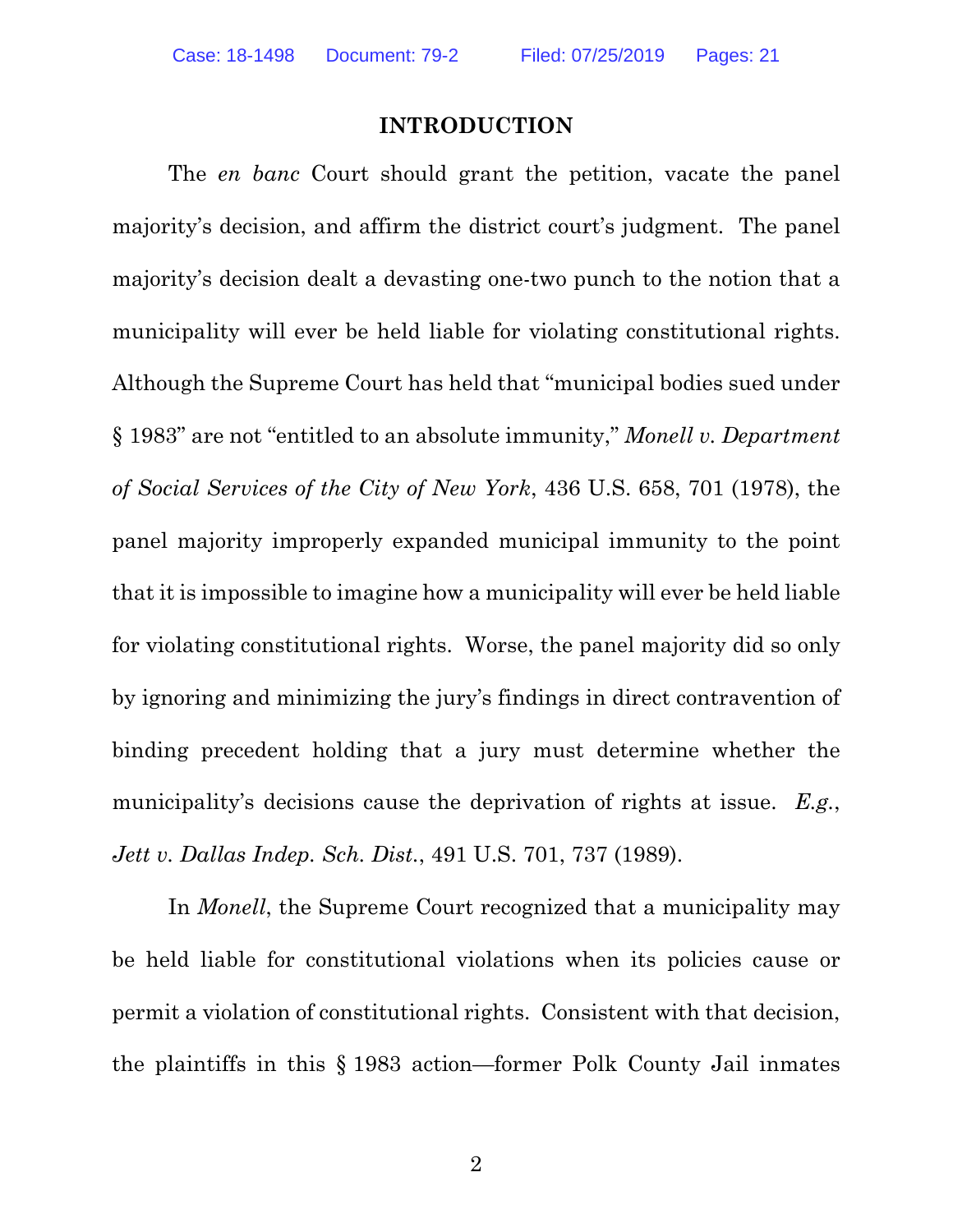J.K.J. and M.J.J.—successfully sought and obtained a jury verdict against Polk County after they demonstrated that the County had consistently turned a blind eye to a prison culture that fostered the denigration and abuse of female inmates, which culminated in both plaintiffs being repeatedly sexually assaulted by a County jailer. The panel refused to accept that the County could be held liable under *Monell* in large part because the County has a written policy against raping inmates—even though the jury heard significant evidence that the policy was so indifferently enforced that, in truth, it constituted no policy at all. The panel's wrong decision cannot be squared with the precedents of this and the Supreme Court or other Courts of Appeals.

If left uncorrected, the panel's decision will mean that municipalities will never be held liable for their actions, and victims of governmental abuse will be unable to obtain relief. The *en banc* Court should intervene "lest [the Supreme Court's] decision that [municipalities] are subject to suit under § 1983 'be drained of meaning.'" *Monell*, 436 U.S. at 701 (quoting *Scheuer v. Rhodes*, 416 U.S. 232, 248 (1974)).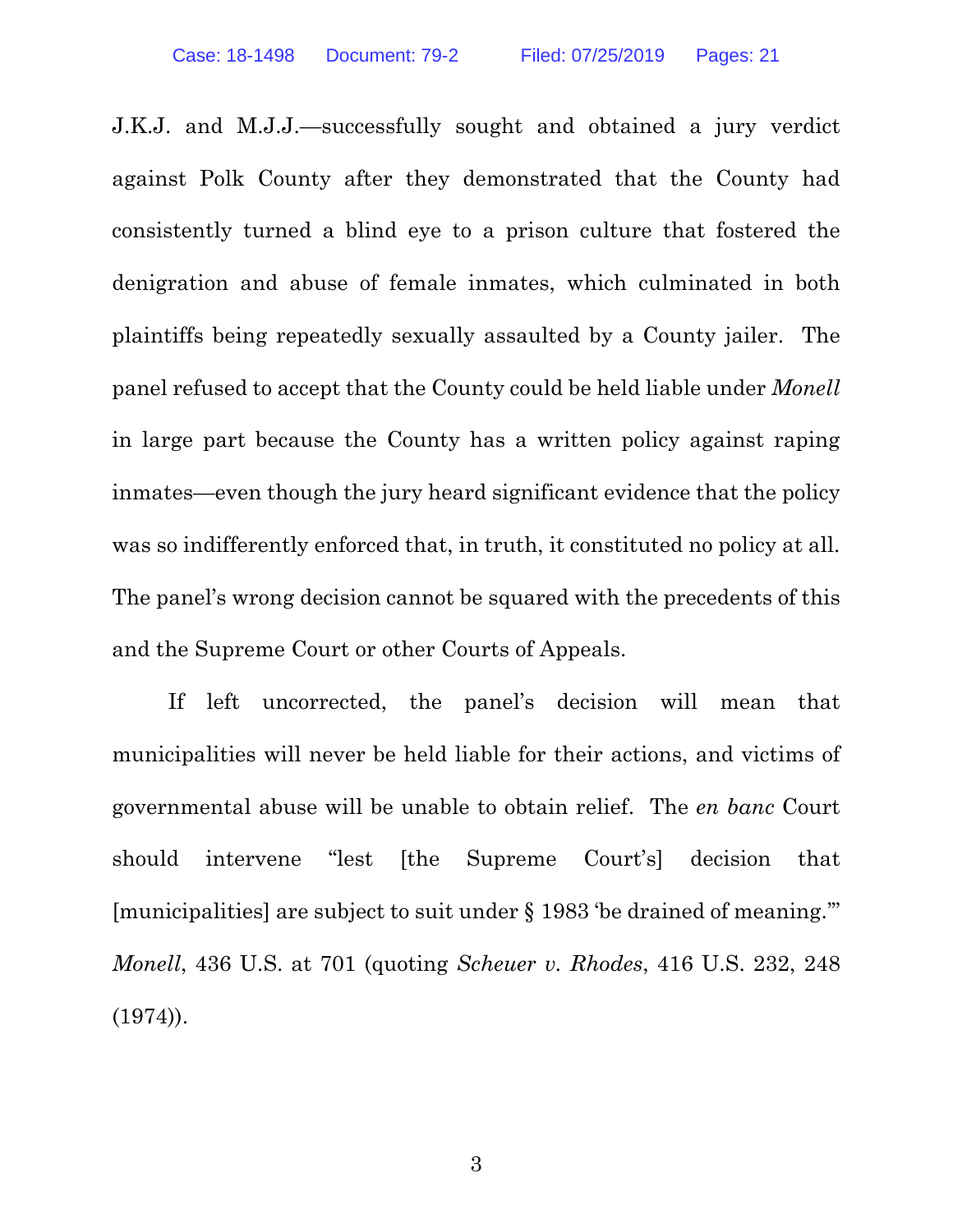#### **ARGUMENT**

## **I. The Panel's Decision Improperly Elevates the Importance of Unenforced Paper Policies and Conflicts with Binding Precedent and This Court's Sister Circuit's Cases.**

Municipal immunity is a judicial innovation neither required by the Constitution nor rooted in any longstanding common-law tradition. *E.g.*, Edwin M. Borchard, *Government Liability in Tort*, 34 Yale L.J. 1, 2– 3 (1924) (immunity is "a legal anachronism canonized as a legal maxim" and "brought about … by the introduction of fictions, artificial distinctions and concessions to expediency"). In *Monell*, the Supreme Court overruled a previous case, *Monroe v. Pape*, 365 U.S. 167 (1961), "insofar as it [had held] that local governments [were] *wholly* immune from suit under § 1983." 436 U.S. at 663 (emphasis added). Citing (among other things) "expressions of congressional intent" and a lack of "reliance claim[s] which can support … absolute immunity," the Supreme Court held that municipalities did *not* enjoy absolute immunity and thus could be held liable under § 1983. *Id.* at 696 & 699–701. As the Court explained, "municipal bodies sued under § 1983 cannot be entitled to an absolute immunity, lest [its] decision that such bodies are subject to suit under § 1983 'be drained of meaning.'" *Id*. at 701.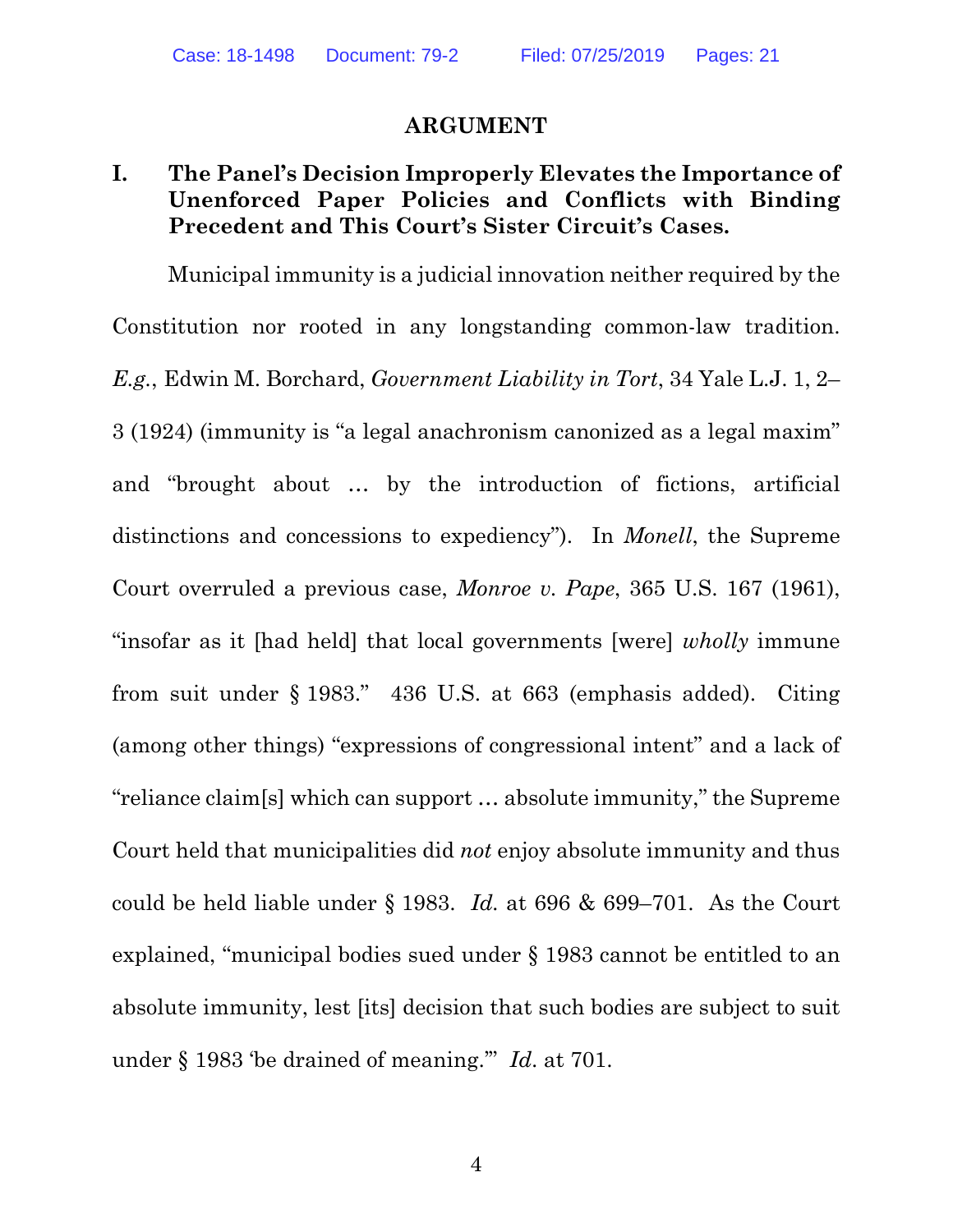The standard for when municipalities may be held liable is rigorous, but "rigorous does not mean impossible." Slip Op. at 51 (Scudder, J., dissenting). *Monell* and its progeny hold that municipalities may be held liable where the constitutional injury is based on an *unwritten* policy or custom demonstrating that municipal policymakers were deliberately indifferent to the risk of the constitutional violation. *Bd. of Cty. Comm'rs of Bryan Cty. v. Brown*, 520 U.S. 397, 404 (1997); *City of Canton v. Harris*, 489 U.S. 378, 388 (1989). Along these lines, a municipality's *inaction* can function as the "equivalent of a decision by the [municipality] itself to violate the Constitution." *Canton*, 489 U.S. at 395 (O'Connor, J., concurring in part and dissenting in part). Where a municipality chooses not to act among "various alternative[]" courses of action to respond to a constitutional violation, the decision to do nothing may be enough for liability to attach. *Pembauer v. City of Cincinnati*, 475 U.S. 469, 483 (1986). Stated another way, to establish *Monell* liability, the plaintiff need only show that the municipality "acted or *failed to act despite . . . knowledge of a substantial risk of serious harm*." *Woodward v. Corr. Med. Servs. of Ill., Inc.*, 368 F.3d 917, 927 (7th Cir. 2004) (emphasis added).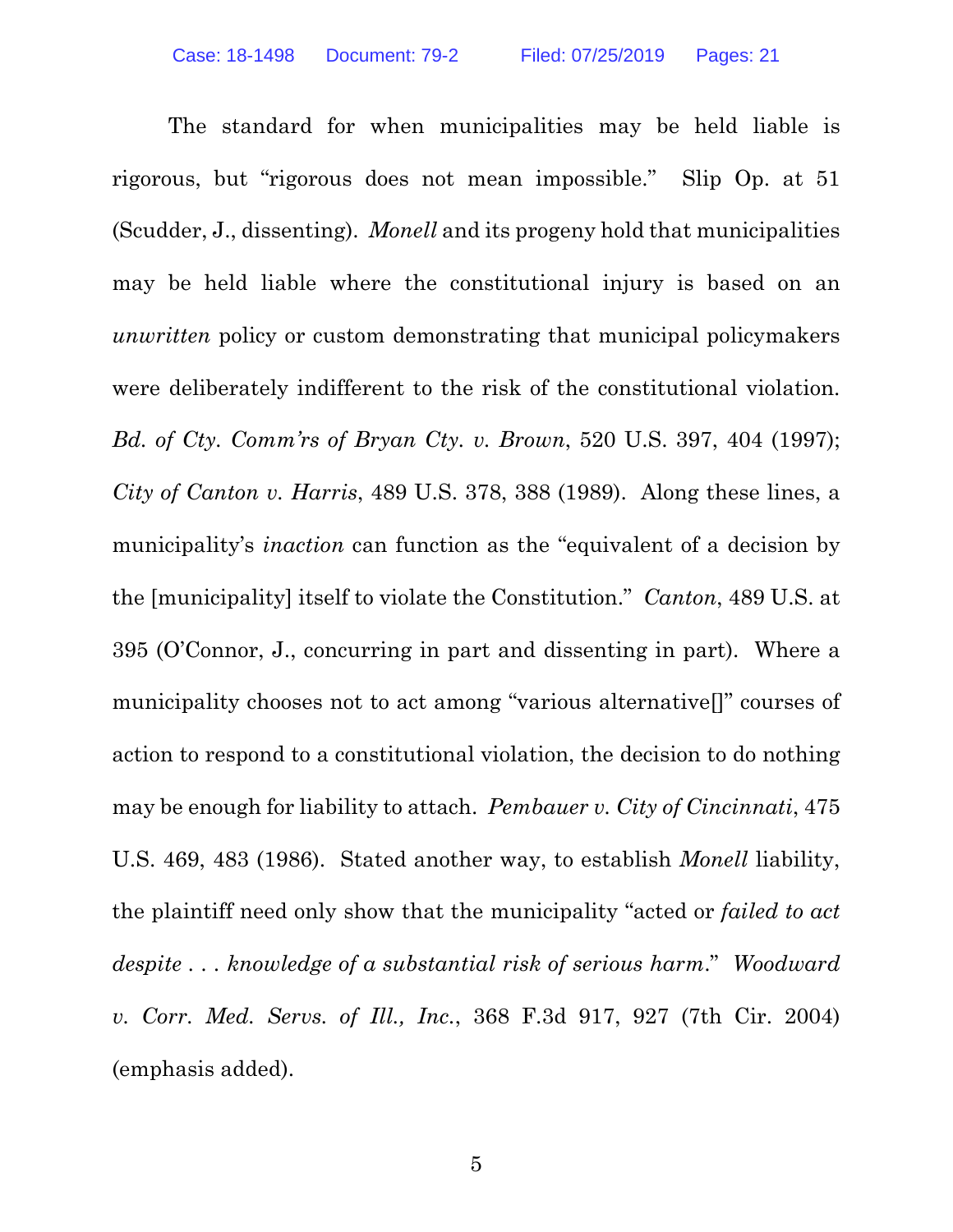Moreover, even where a municipality has a written policy purporting to protect against constitutional violations from occurring, "[r]efusals to carry out stated policies could obviously help to show that a municipality's actual policies were different from the ones that had been announced." *City of St. Louis v. Praprotnik*, 485 U.S. 112, 131 (1988). At a minimum, a municipality must train its employees to comply with the written policy in a way that is not a mere box-checking exercise. Rather, the municipality must actually train its employees in a substantive way or risk being held liable for failing to do so if that failure leads to a constitutional violation. *Connick v. Thompson*, 563 U.S. 51, 68 (2011) ("[F]ailure-to-train liability is concerned with the substance of the training, not the particular instructional format.").

The panel majority tossed those carefully considered exceptions aside, holding that the County could not be held liable largely because the County had a written policy purporting to forbid "verbal, physical, emotional, psychological, or sexual harassment by facility staff." Slip Op. at 4. The panel downplayed, however, how the County declined to enforce its written policy. *E.g.*, *id.* at 10, 22 n.6. Indeed, the panel largely ignored that, when violations of the policy occurred, the County undertook little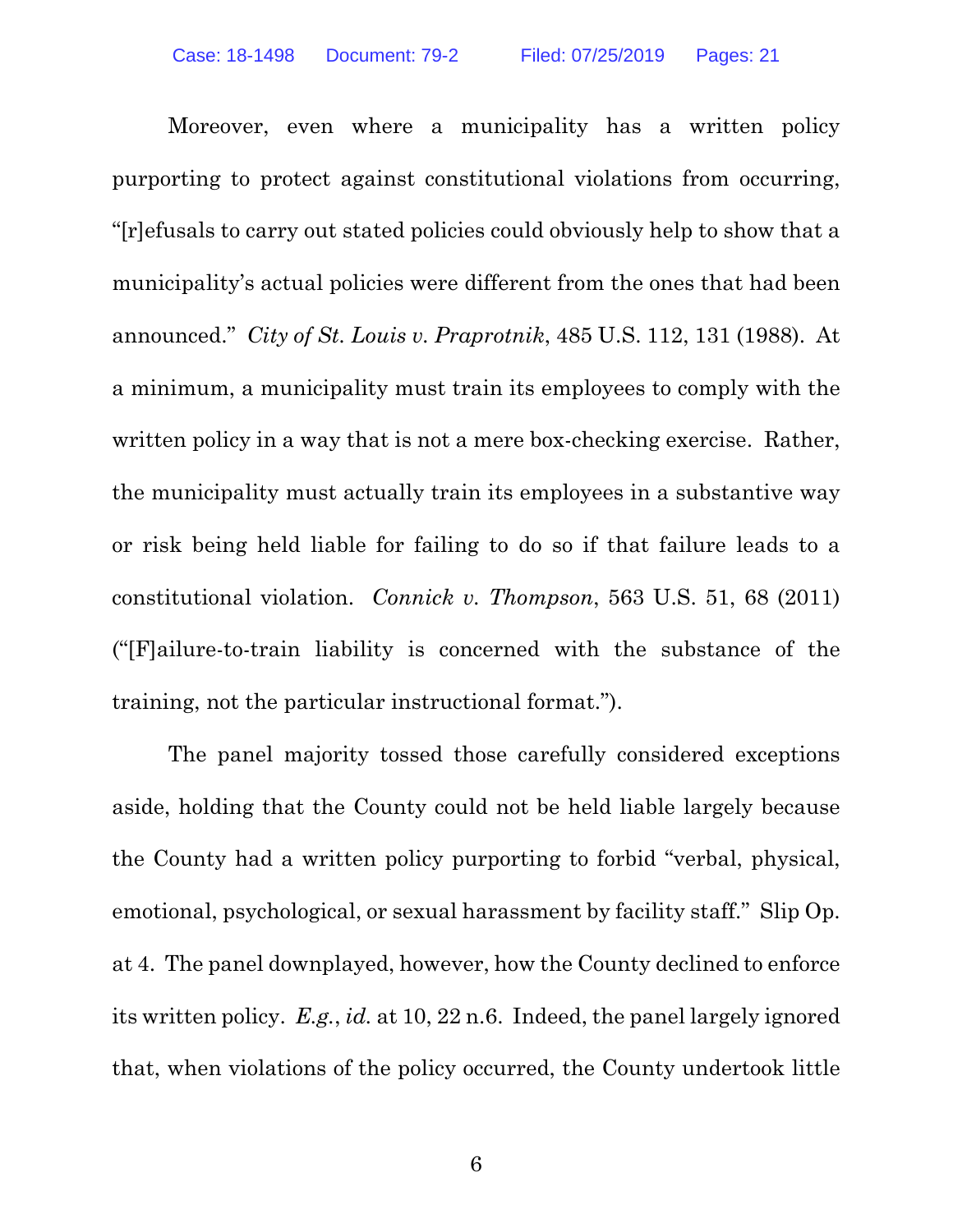or no remedial training or monitoring. *See id.* at 50 (Scudder, J., dissenting). The panel's opinion on this score cannot be squared with *Monell* and its progeny.

Setting aside how the panel's opinion conflicts with Supreme Court precedent, the panel's decision also creates conflicts in the law of this Circuit and between it and other circuits. In *Woodward v. Correctional Medical Services*, an inmate committed suicide after prison staff failed to follow written trainings and policies mandating certain suicide prevention procedures. 368 F.3d at 928–29. The municipal defendant, seeking to evade *Monell* liability, argued that the prison was not on notice because there had been no other suicides in the prison. *Id.* at 929. This Court rejected that argument, stating that an inmate suicide was the "highly predictable consequence" of the prison's custom of ignoring its own suicide prevention policies. *Id.* It rejected the idea that the prison got a "'one free suicide' pass." *Id.* 

Here, contrary to *Woodward*, the panel majority went far beyond allowing "one free pass." In this case, plaintiffs pointed to a history of inappropriate contact between *another* County-employed jailer—Allen Jorgenson—and other prisoners. *See* Slip Op. at 8. The dissent pointed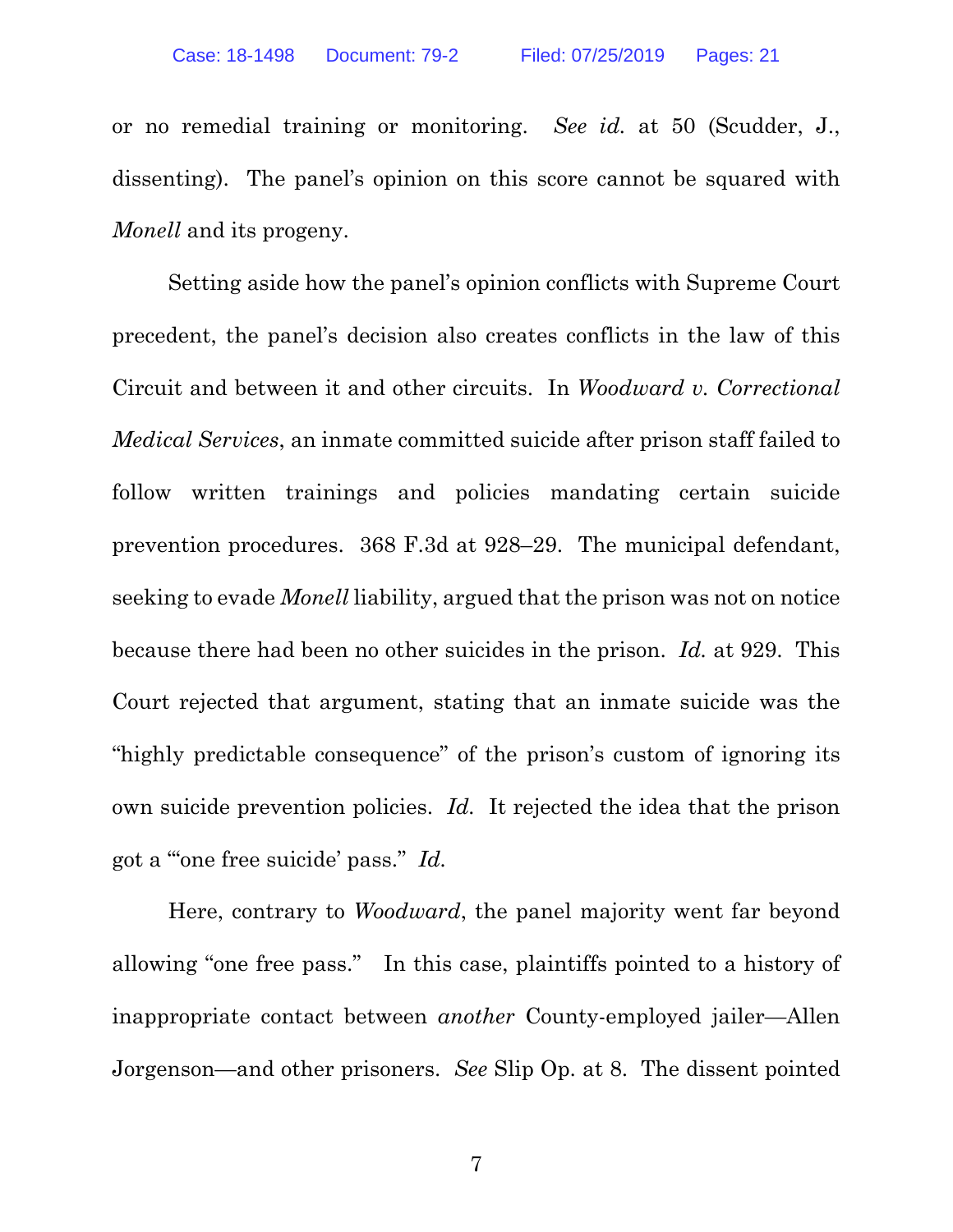out that "the Jorgenson incident showed the county that the existence of a written policy prohibiting sexual contact between guards and inmates was insufficient to prevent the sexual harassment and abuse of inmates by guards." Slip Op. at 59 (Scudder, J., dissenting). The jury easily could have concluded (and apparently did conclude) that the municipality was deliberately indifferent to the risk of constitutional violations because it provided no specialized training in the wake of that incident, which led to an environment where jailers understood that sexual assault was accepted. *Id*.

The panel majority's decision not to hold the County liable is irreconcilable with *Woodward*. Municipalities will surely read it to hold that they get, at a minimum, *two* free constitutional violations. The upshot is that the panel has set the stage for courts in this Circuit to regulate dog bites more strictly than municipalities' constitutional torts. *See, e.g.*, *Harris v. Walker*, 519 N.E.2d 917, 919 (Ill. 1988) (Illinois Animal Control Act "reduce[s] the burden on dog-bite plaintiffs by eliminating the 'one-bite rule'").

Moreover, the panel's holding that a written policy is enough to insulate a municipality from liability even if it is deliberately indifferent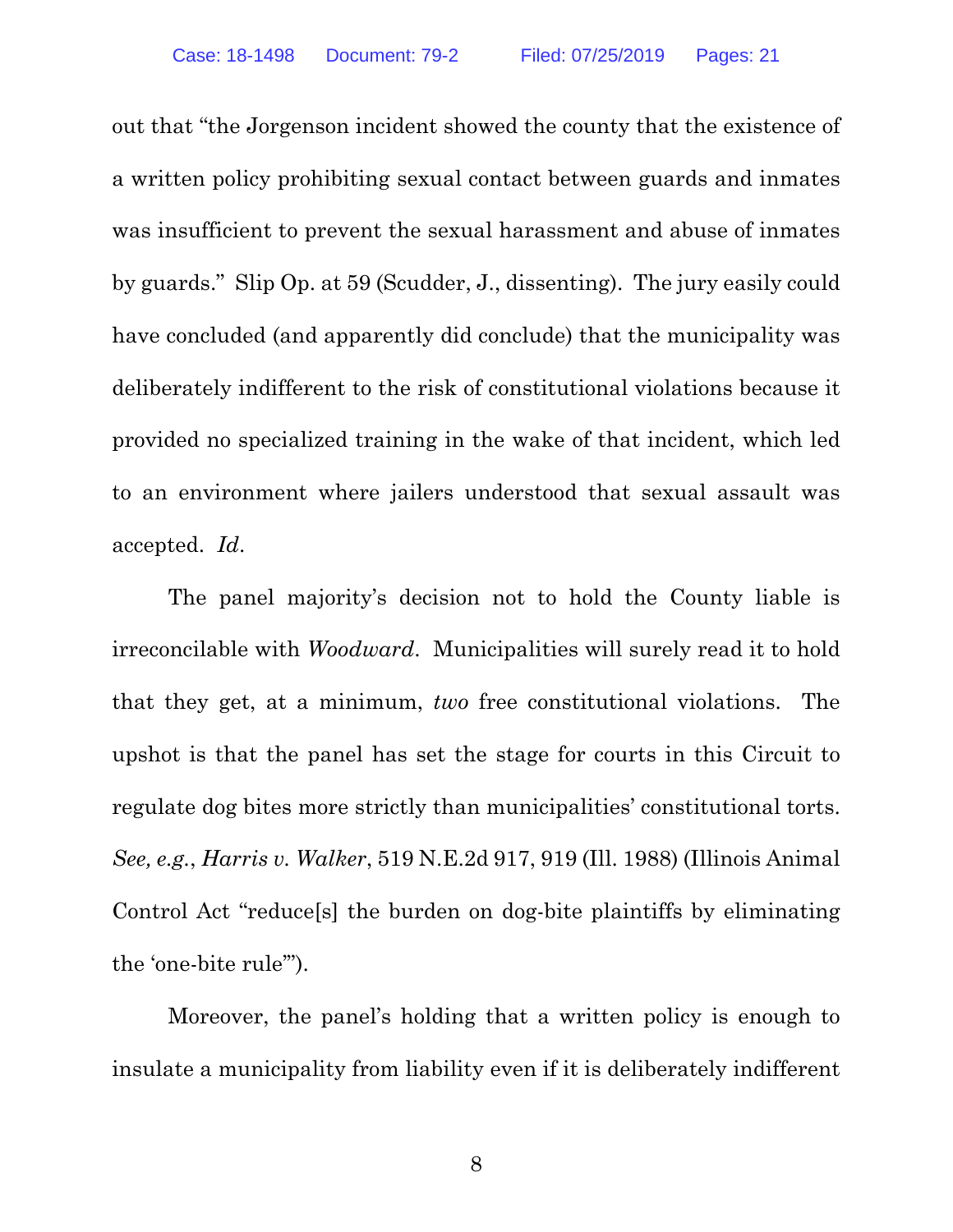to violations of that policy moves the Seventh Circuit out of line with the rest of the country. Courts have found municipal liability to attach even where a municipality had policies and conducted training that prohibited constitutional violations. *See, e.g.*, *Daskalea v. D.C.*, 227 F.3d 433, 442 (D.C. Cir. 2000); ("[A] 'paper' policy cannot insulate a municipality from liability where there is evidence . . . that the municipality was deliberately indifferent to the policy's violation."); *Ware v. Jackson Cty.*, 150 F.3d 873, 882 (8th Cir. 1998) ("[T]he existence of written policies of a defendant are of no moment in the face of evidence that such policies are neither followed nor enforced."); *Simmons v. City of Phila.*, 947 F.2d 1042, 1051, 1075–76 (3d Cir. 1991) (finding that *Monell* liability attached when an inmate committed suicide under the watch of a guard who believed he had *some* suicide prevention training, but no special training). These conflicts justify *en banc* rehearing. *See* Fed. R. App. P. 35(a)(1).

## **II. The Panel Did Not Give Appropriate Deference To The Jury's Findings.**

In overturning the jury's decision to hold the County liable, the panel compounded its legal error by impermissibly second-guessing the jury's findings. In the context of *Monell* liability, the Supreme Court has explicitly stated that the jury must decide whether the municipality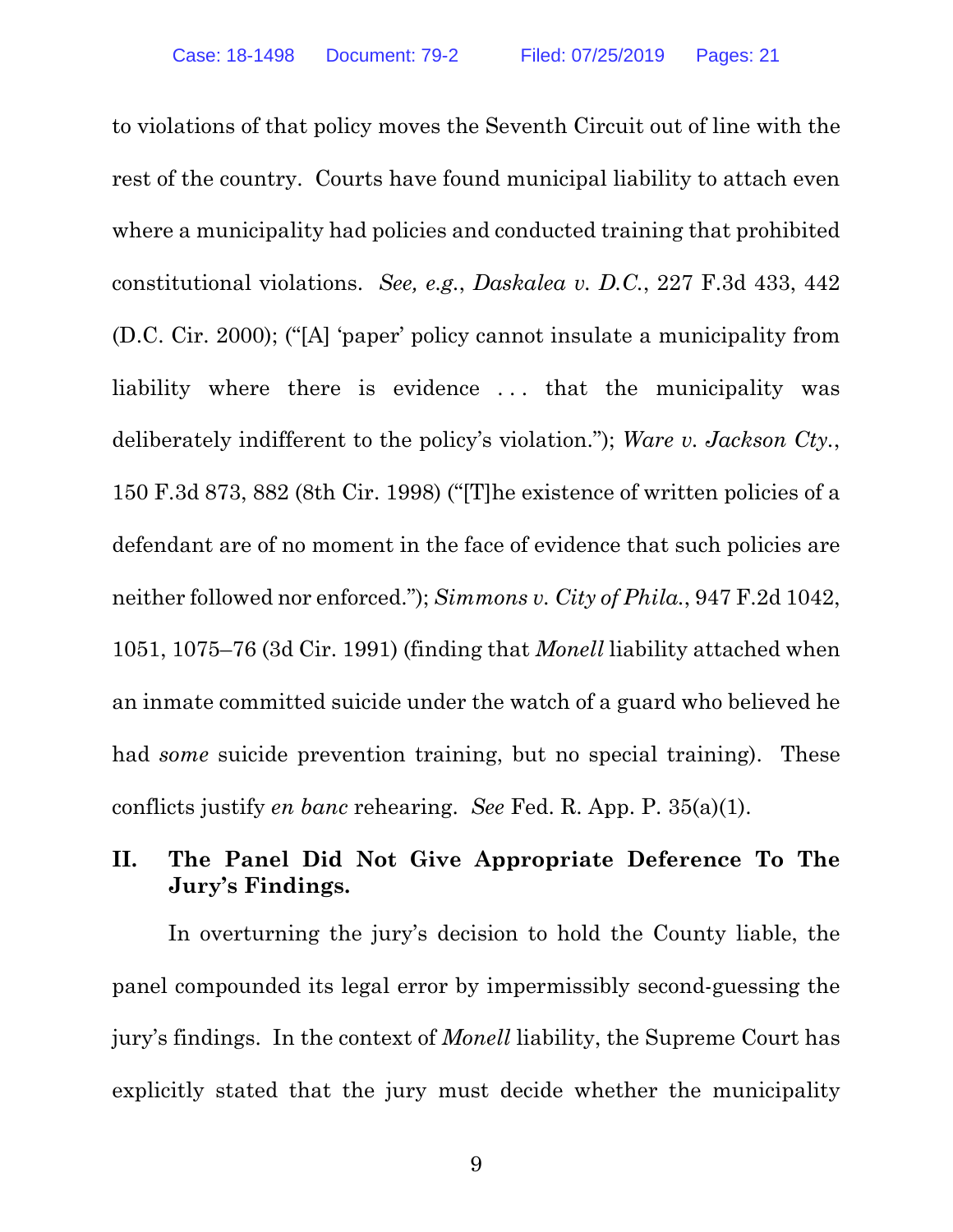caused the constitutional violation at issue. *Jett*, 491 U.S. at 737 ("[I]t is for the jury to determine whether [the municipality's] decisions have caused the deprivation of rights at issue … by acquiescence in a longstanding practice or custom which constitutes the 'standard operating procedure' of the local governmental entity."). In evaluating whether the lower court's verdict should be disturbed, the controlling question is "whether *any rational jury* could have concluded that the combined evidence supports a finding of liability against the county." Slip Op. at 52 (Scudder, J., dissenting).

Again, the panel majority flouted prevailing law and created intercircuit conflict. Other circuits have emphasized the importance of judicial deference to jury findings in *Monell* cases. The D.C. Circuit has expressly noted that, even in *Monell* cases, "jury awards are always given the utmost of deference and respect," explaining that that to hold otherwise would permit judicial reinvention of the facts. *Parker v. D.C.*, 850 F.2d 708, 711 (D.C. Cir. 1988) (quotation marks omitted)). Likewise, the Third Circuit has refused to overturn a jury's finding of municipal liability where the record was not "critically deficient of evidence on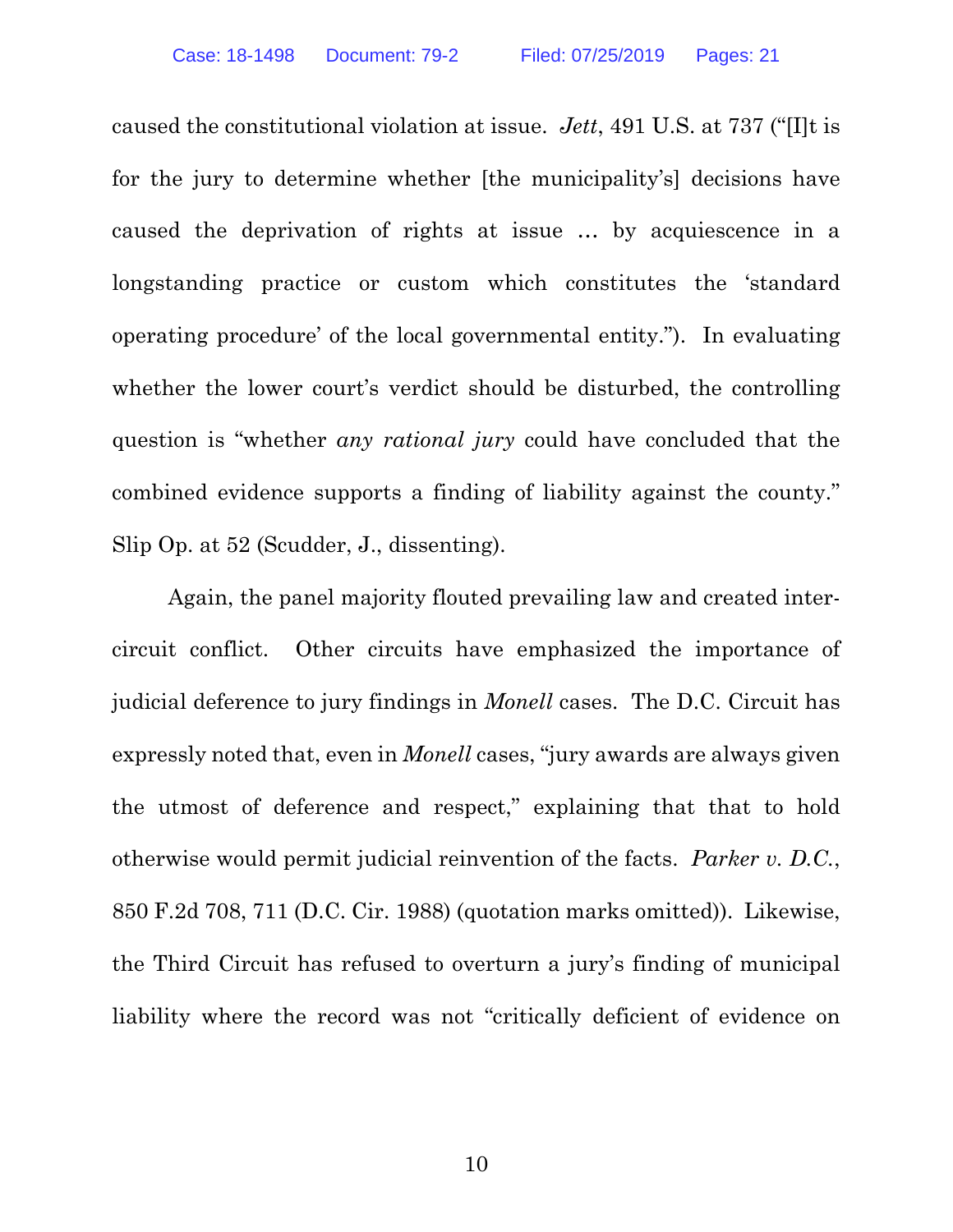which the jury reasonably could have based the conclusion" that the municipality was liable. *Simmons*, 947 F.2d at 1076.

Here, the panel failed to give the jury's findings the "utmost … deference" or any "respect" at all. *See Parker*, 850 F.2d at 711. After hearing evidence of the County's inadequate training, the culture of pejorative "tier talk" by jail officials, and the County's inaction after the Jorgenson incident, the jury acted rationally when it concluded that *Monell* liability attached. Slip Op. at 53, 54, 56 (Scudder, J., dissenting). But, in the panel majority's view, only evidence that supported its own conclusion that the County was following its policy was worth considering.

The panel majority also downplayed, dismissed, or buried in footnotes evidence that the jury could have considered to reach the opposite conclusion. For example, the panel majority—reviewing only a cold record and without seeing the testimony live—simply took a supervisor at his word that "inappropriate comments" made by Jorgenson did not "r[i]se to a level warranting discipline." Slip Op. at 22 n.6. But, of course, a jury *watching the supervisor testify* could have drawn the reasonable opposing inference that the decision not to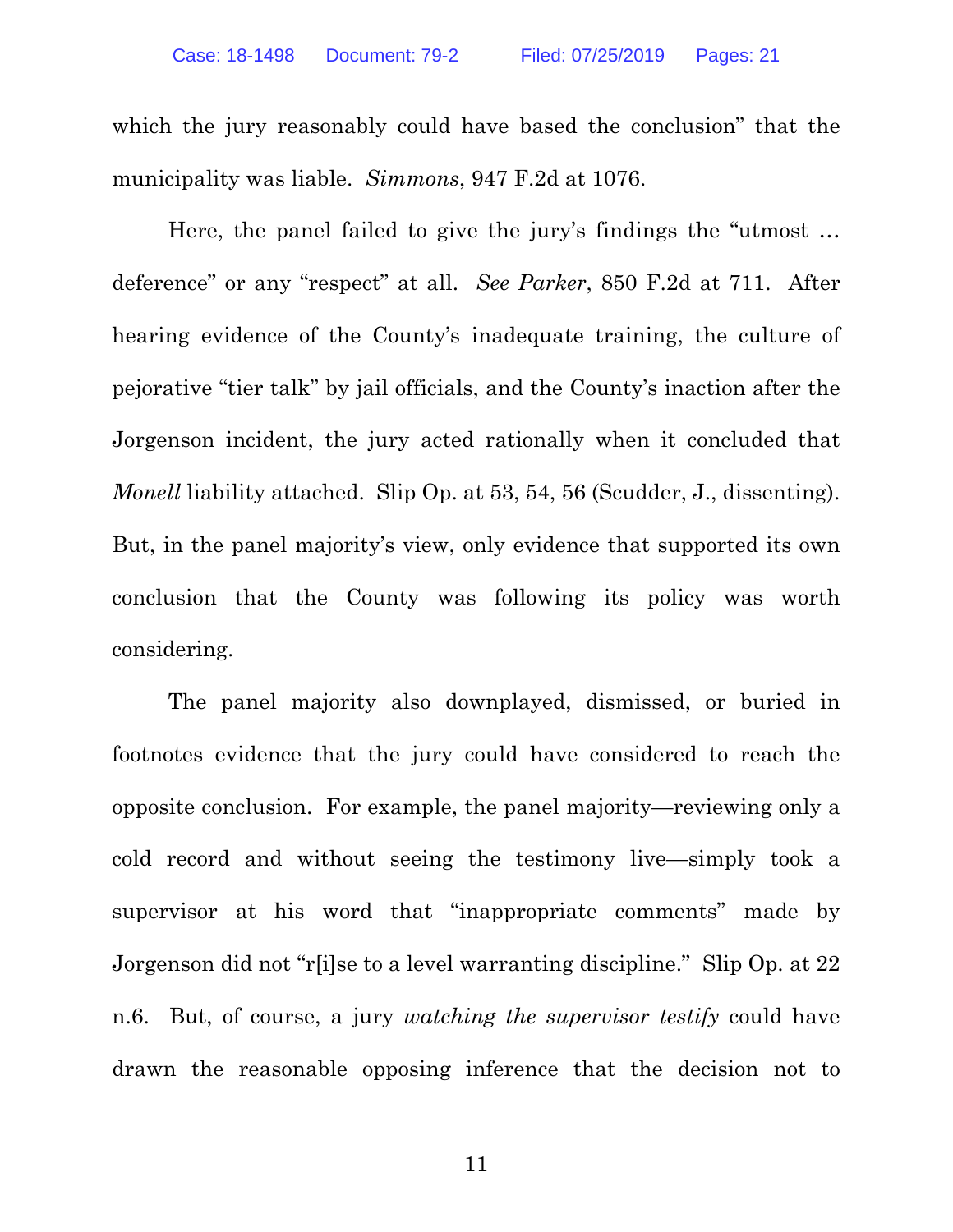discipline a jailer for inappropriate comments reflected a County policy of official indifference to harassment. In sum, the record was not by any stretch "critically deficient" of evidence to support the jury's conclusion. *See Simmons*, 947 F.2d at 1076.

#### **III. The Panel Decision Will Have Dire Consequences.**

If allowed to stand, the panel decision will have perverse effects. Under the panel's expansive reading of municipal immunity, courts—and juries—will simply be unable to hold municipalities liable for unconstitutional acts so long as those municipalities can point to some regulation forbidding the acts. Slip Op. at 60 (Scudder, J., dissenting). As the dissent noted, the result is that "municipalities may conclude that there is not much to be done to stop a rogue guard from engaging in secretive and heinous conduct in violation of a bright-line policy." *Id.* If the panel's decision stands, municipalities in this Circuit will be able to skirt liability for constitutional infringements simply by promulgating policies they have no intention of ever enforcing.

Constitutional violations will become more likely as municipalities conclude that the work of monitoring and deterring violations of their paper policies is unnecessary. Prisoners under the thumbs of abusive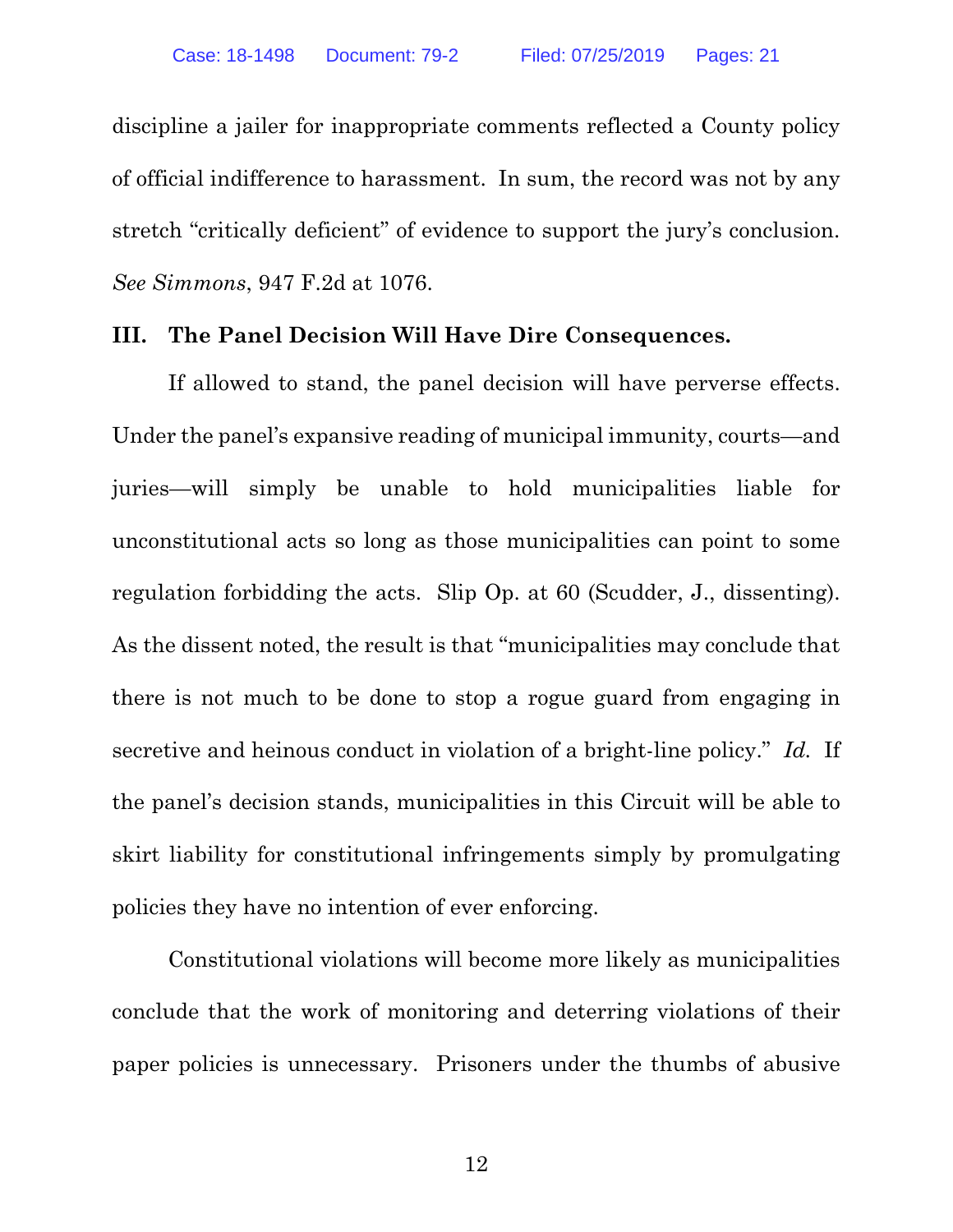jailers will have less incentive to report their abuse. The public will get a skewed picture of the way its government operates, concluding that abuses stem merely from a few "bad apples" when they arise instead from a clandestine but enforced—or at least endorsed—indifference to the paper policy.

Nor will those who suffer from constitutional violations have much or any recourse. If municipalities cannot be held liable for their actions, plaintiffs will be stuck suing individual tortfeasors only. But these tortfeasors—like the jailer who sexually assaulted plaintiffs in this case—will often have no means to pay a jury verdict. *See* George A. Bermann, *Integrating Governmental & Officer Tort Liability*, 77 Colum. L. Rev. 1175, 1190 (1977) (noting public officials' "frequent incapacity to satisfy large judgments"). Moreover, these tortfeasors often can rely on other doctrines of official immunity to insulate themselves from liability. *See* Richard H. Seamon, *The Sovereign Immunity of States in Their Own Courts*, 37 Brand. L. J. 319, 396 (1998) (remedy against "offending official …. may be illusory" because it may be "barred by the doctrine of official immunity"). None of this is consistent with orderly process or the rule of law.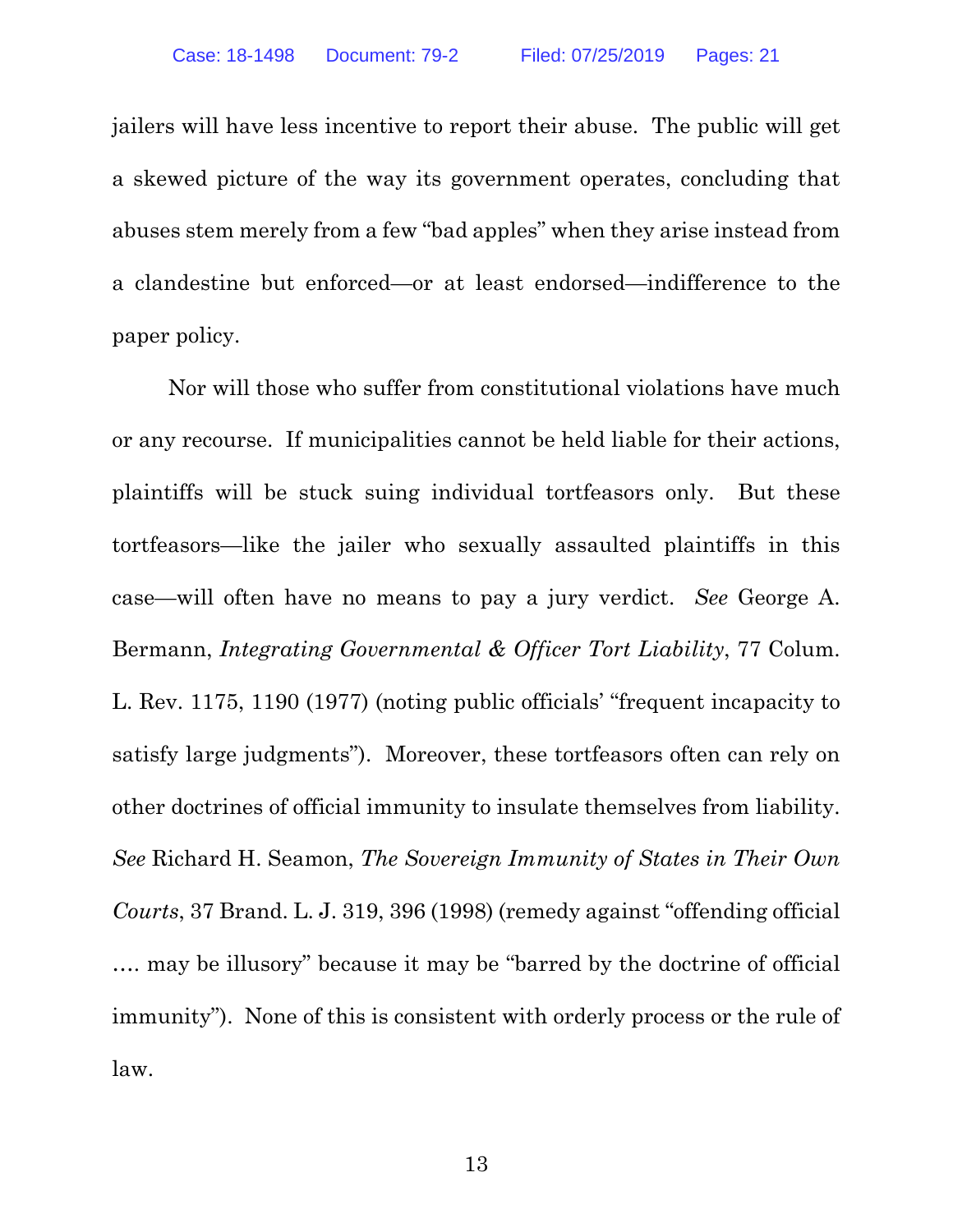## **CONCLUSION**

The *en banc* Court should grant rehearing and affirm the district court's judgment.

Respectfully submitted,

/s/ *Marisa C. Maleck*

Marisa C. Maleck Joshua N. Mitchell KING & SPALDING LLP 1700 Pennsylvania Ave. N.W. Washington, DC 20006-4706 (202) 737-0500 mmaleck@kslaw.com jmitchell@kslaw.com

Counsel for *Amicus Curiae* Institute for Justice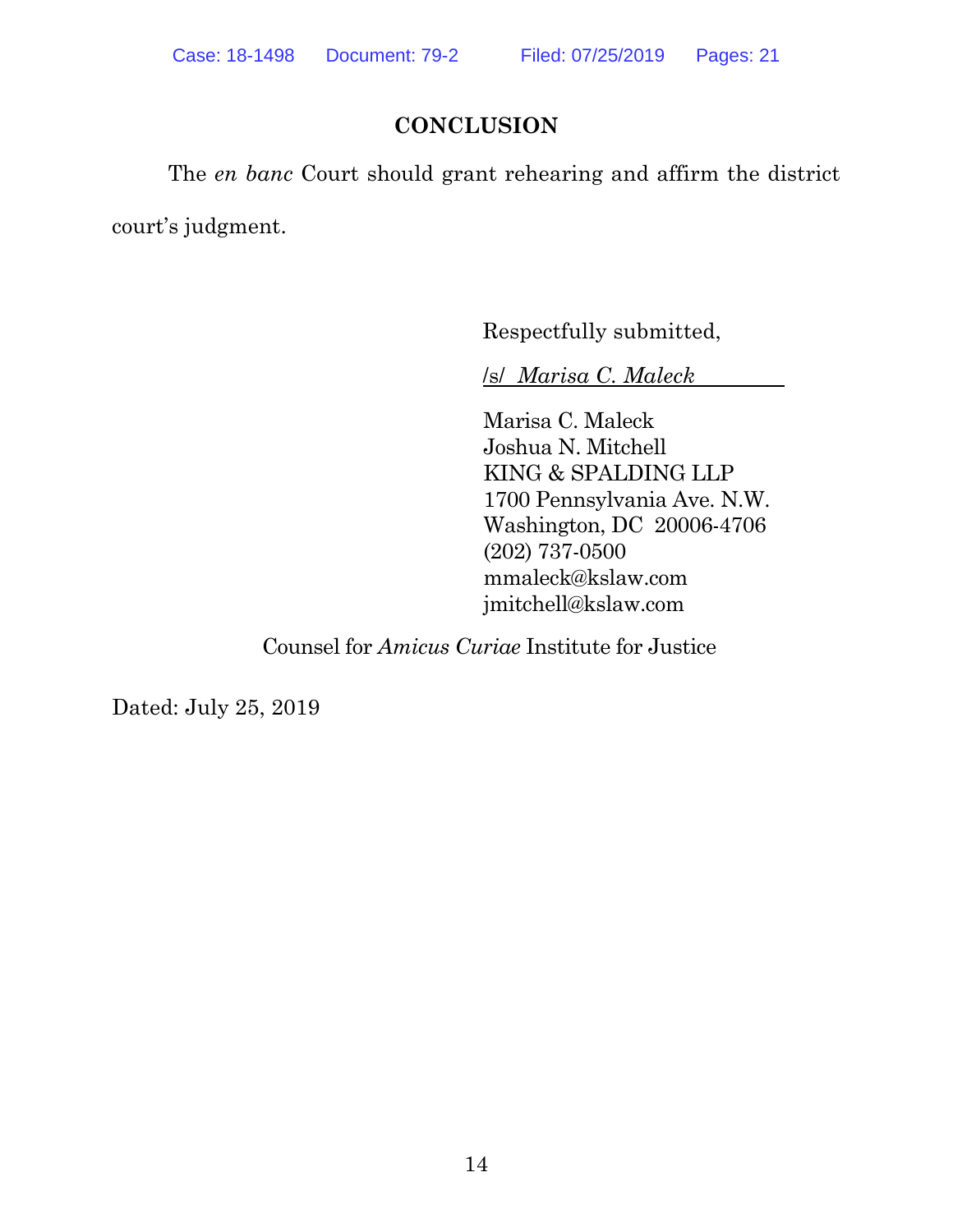### **CERTIFICATE OF COMPLIANCE**

I hereby certify that this brief complies with the type-volume limitation of Fed. R. App. P. 29(b)(4) because this brief contains 2,537 words, excluding the parts of the brief exempted by Fed. R. App. P. 32(f).

This brief complies with the typeface requirements of Fed. R. App. P. 32(a)(5) and the type style requirements of Fed. R. App. P. 32(a)(6) because this brief has been prepared in a proportionately spaced typeface using Microsoft Word Century Schoolbook 14-point font.

> /s/ *Marisa C. Maleck*  Marisa C. Maleck

*Counsel for* Amicus Curiae